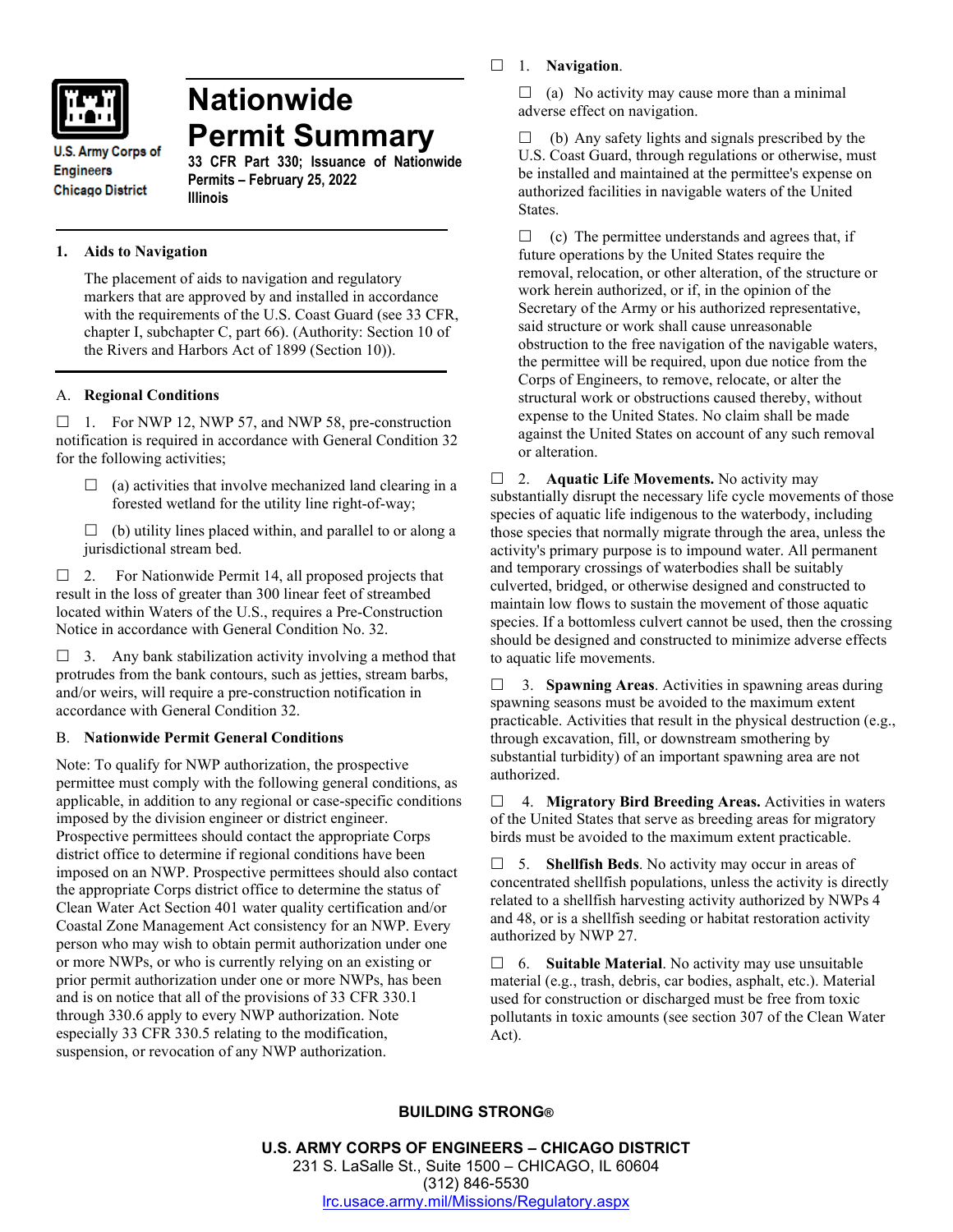7. **Water Supply Intakes**. No activity may occur in the proximity of a public water supply intake, except where the activity is for the repair or improvement of public water supply intake structures or adjacent bank stabilization.

 8. **Adverse Effects from Impoundments**. If the activity creates an impoundment of water, adverse effects to the aquatic system due to accelerating the passage of water, and/or restricting its flow must be minimized to the maximum extent practicable.

 9. **Management of Water Flows**. To the maximum extent practicable, the pre-construction course, condition, capacity, and location of open waters must be maintained for each activity, including stream channelization, storm water management activities, and temporary and permanent road crossings, except as provided below. The activity must be constructed to withstand expected high flows. The activity must not restrict or impede the passage of normal or high flows, unless the primary purpose of the activity is to impound water or manage high flows. The activity may alter the pre-construction course, condition, capacity, and location of open waters if it benefits the aquatic environment (e.g., stream restoration or relocation activities).

 10. **Fills Within 100-Year Floodplains**. The activity must comply with applicable FEMA-approved state or local floodplain management requirements.

□ 11. **Equipment**. Heavy equipment working in wetlands or mudflats must be placed on mats, or other measures must be taken to minimize soil disturbance.

 12. **Soil Erosion and Sediment Controls**. Appropriate soil erosion and sediment controls must be used and maintained in effective operating condition during construction, and all exposed soil and other fills, as well as any work below the ordinary high water mark or high tide line, must be permanently stabilized at the earliest practicable date. Permittees are encouraged to perform work within waters of the United States during periods of low-flow or no-flow, or during low tides.

 13. **Removal of Temporary Fills**. Temporary structures must be removed, to the maximum extent practicable, after their use has been discontinued. Temporary fills must be removed in their entirety and the affected areas returned to pre-construction elevations. The affected areas must be revegetated, as appropriate.

 14. **Proper Maintenance**. Any authorized structure or fill shall be properly maintained, including maintenance to ensure public safety and compliance with applicable NWP general conditions, as well as any activity-specific conditions added by the district engineer to an NWP authorization.

 15. **Single and Complete Project**. The activity must be a single and complete project. The same NWP cannot be used more than once for the same single and complete project.

#### 16. **Wild and Scenic Rivers**.

 $\Box$  (a) No NWP activity may occur in a component of the National Wild and Scenic River System, or in a river officially designated by Congress as a "study river" for possible inclusion in the system while the river is in an official study status, unless the appropriate Federal agency with direct management responsibility for such river, has determined in writing that the proposed activity will not adversely affect the Wild and Scenic River designation or study status.

 $\Box$  (b) If a proposed NWP activity will occur in a component of the National Wild and Scenic River System, or in a river officially designated by Congress as a "study river" for possible inclusion in the system while the river is in an official study status, the permittee must submit a preconstruction notification (see general condition 32). The district engineer will coordinate the PCN with the Federal agency with direct management responsibility for that river. Permittees shall not begin the NWP activity until notified by the district engineer that the Federal agency with direct management responsibility for that river has determined in writing that the proposed NWP activity will not adversely affect the Wild and Scenic River designation or study status.

 $\Box$  (c) Information on Wild and Scenic Rivers may be obtained from the appropriate Federal land management agency responsible for the designated Wild and Scenic River or study river (e.g., National Park Service, U.S. Forest Service, Bureau of Land Management, U.S. Fish and Wildlife Service). Information on these rivers is also available at: http://www.rivers.gov/.

 17. **Tribal Rights**. No activity or its operation may impair reserved tribal rights, including, but not limited to, reserved water rights and treaty fishing and hunting rights.

## 18. **Endangered Species**.

 $\Box$  (a) No activity is authorized under any NWP which is likely to directly or indirectly jeopardize the continued existence of a threatened or endangered species or a species proposed for such designation, as identified under the Federal Endangered Species Act (ESA), or which will directly or indirectly destroy or adversely modify the critical habitat of such species. No activity is authorized under any NWP which "may affect" a listed species or critical habitat, unless ESA section 7 consultation addressing the consequences of the proposed activity on listed species or critical habitat has been completed. See 50 CFR 402.02 for the definition of "effects of the action" for the purposes of ESA section 7 consultation, as well as 50 CFR 402.17, which provides further explanation under ESA section 7 regarding "activities that are reasonably certain to occur" and "consequences caused by the proposed action."

 $\Box$  (b) Federal agencies should follow their own procedures for complying with the requirements of the ESA (see 33 CFR 330.4 $(f)(1)$ ). If pre-construction notification is required for the proposed activity, the Federal permittee must provide the district engineer with the appropriate documentation to demonstrate compliance with those requirements.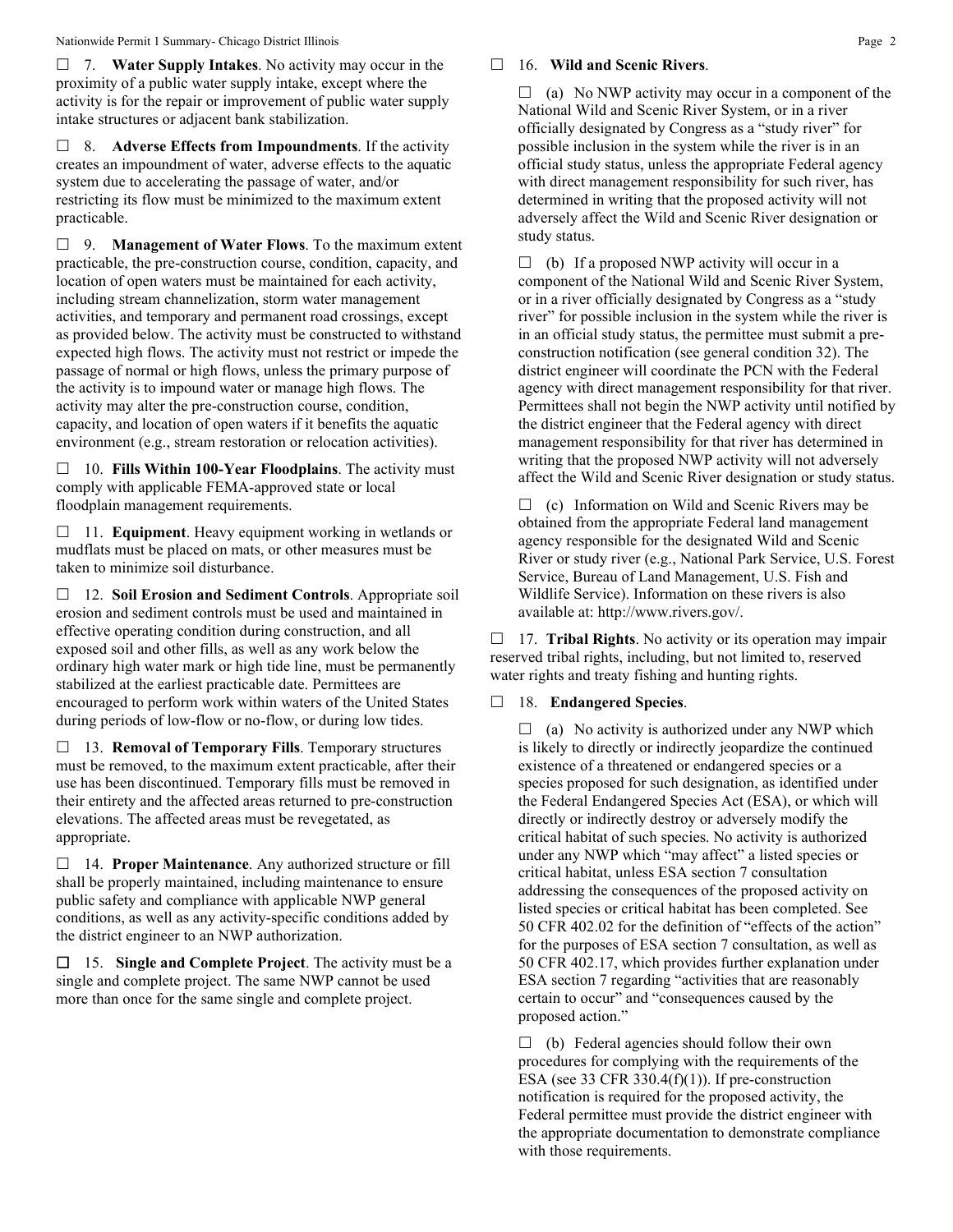The district engineer will verify that the appropriate documentation has been submitted. If the appropriate documentation has not been submitted, additional ESA section 7 consultation may be necessary for the activity and the respective federal agency would be responsible for fulfilling its obligation under section 7 of the ESA.

 $\Box$  (c) Non-federal permittees must submit a preconstruction notification to the district engineer if any listed species (or species proposed for listing) or designated critical habitat (or critical habitat proposed such designation) might be affected or is in the vicinity of the activity, or if the activity is located in designated critical habitat or critical habitat proposed for such designation, and shall not begin work on the activity until notified by the district engineer that the requirements of the ESA have been satisfied and that the activity is authorized. For activities that might affect Federally-listed endangered or threatened species (or species proposed for listing) or designated critical habitat (or critical habitat proposed for such designation), the pre-construction notification must include the name(s) of the endangered or threatened species (or species proposed for listing) that might be affected by the proposed activity or that utilize the designated critical habitat (or critical habitat proposed for such designation) that might be affected by the proposed activity. The district engineer will determine whether the proposed activity "may affect" or will have "no effect" to listed species and designated critical habitat and will notify the non-Federal applicant of the Corps' determination within 45 days of receipt of a complete preconstruction notification. For activities where the non-Federal applicant has identified listed species (or species proposed for listing) or designated critical habitat (or critical habitat proposed for such designation) that might be affected or is in the vicinity of the activity, and has so notified the Corps, the applicant shall not begin work until the Corps has provided notification that the proposed activity will have "no effect" on listed species (or species proposed for listing or designated critical habitat (or critical habitat proposed for such designation), or until ESA section 7 consultation or conference has been completed. If the non-Federal applicant has not heard back from the Corps within 45 days, the applicant must still wait for notification from the Corps.

 $\Box$  (d) As a result of formal or informal consultation with the FWS or NMFS the district engineer may add species-specific permit conditions to the NWPs.

 $\Box$  (e) Authorization of an activity by an NWP does not authorize the "take" of a threatened or endangered species as defined under the ESA. In the absence of separate authorization (e.g., an ESA Section 10 Permit, a Biological Opinion with "incidental take" provisions, etc.) from the FWS or the NMFS, the Endangered Species Act prohibits any person subject to the jurisdiction of the United States to take a listed species, where "take" means to harass, harm, pursue, hunt, shoot, wound, kill, trap, capture, or collect, or to attempt to engage in any such conduct. The word "harm" in the definition of "take" means an act which actually kills or injures wildlife.

Such an act may include significant habitat modification or degradation where it actually kills or injures wildlife by significantly impairing essential behavioral patterns, including breeding, feeding or sheltering.

 $\Box$  (f) If the non-federal permittee has a valid ESA section  $10(a)(1)(B)$  incidental take permit with an approved Habitat Conservation Plan for a project or a group of projects that includes the proposed NWP activity, the non-federal applicant should provide a copy of that ESA section  $10(a)(1)(B)$  permit with the PCN required by paragraph (c) of this general condition. The district engineer will coordinate with the agency that issued the ESA section  $10(a)(1)(B)$  permit to determine whether the proposed NWP activity and the associated incidental take were considered in the internal ESA section 7 consultation conducted for the ESA section  $10(a)(1)(B)$  permit. If that coordination results in concurrence from the agency that the proposed NWP activity and the associated incidental take were considered in the internal ESA section 7 consultation for the ESA section  $10(a)(1)(B)$  permit, the district engineer does not need to conduct a separate ESA section 7 consultation for the proposed NWP activity. The district engineer will notify the non-federal applicant within 45 days of receipt of a complete pre-construction notification whether the ESA section  $10(a)(1)(B)$  permit covers the proposed NWP activity or whether additional ESA section 7 consultation is required.

 $\Box$  (g) Information on the location of threatened and endangered species and their critical habitat can be obtained directly from the offices of the FWS and NMFS or their world wide web pages at http://www.fws.gov/ or http://www.fws.gov/ipac and

http://www.nmfs.noaa.gov/pr/species/esa/ respectively.

 19. **Migratory Birds and Bald and Golden Eagles**. The permittee is responsible for ensuring that an action authorized by NWP complies with the Migratory Bird Treaty Act and the Bald and Golden Eagle Protection Act. The permittee is responsible for contacting the appropriate local office of the U.S. Fish and Wildlife Service to determine what measures, if any, are necessary or appropriate to reduce adverse effects to migratory birds or eagles, including whether "incidental take" permits are necessary and available under the Migratory Bird Treaty Act or Bald and Golden Eagle Protection Act for a particular activity.

#### 20. **Historic Properties**.

 $\Box$  (a) No activity is authorized under any NWP which may have the potential to cause effects to properties listed, or eligible for listing, in the National Register of Historic Places until the requirements of Section 106 of the National Historic Preservation Act (NHPA) have been satisfied.

 $\Box$  (b) Federal permittees should follow their own procedures for complying with the requirements of section 106 of the National Historic Preservation Act (see 33 CFR 330.4 $(g)(1)$ ). If pre-construction notification is required for the proposed NWP activity, the Federal permittee must provide the district engineer with the appropriate documentation to demonstrate compliance with those requirements.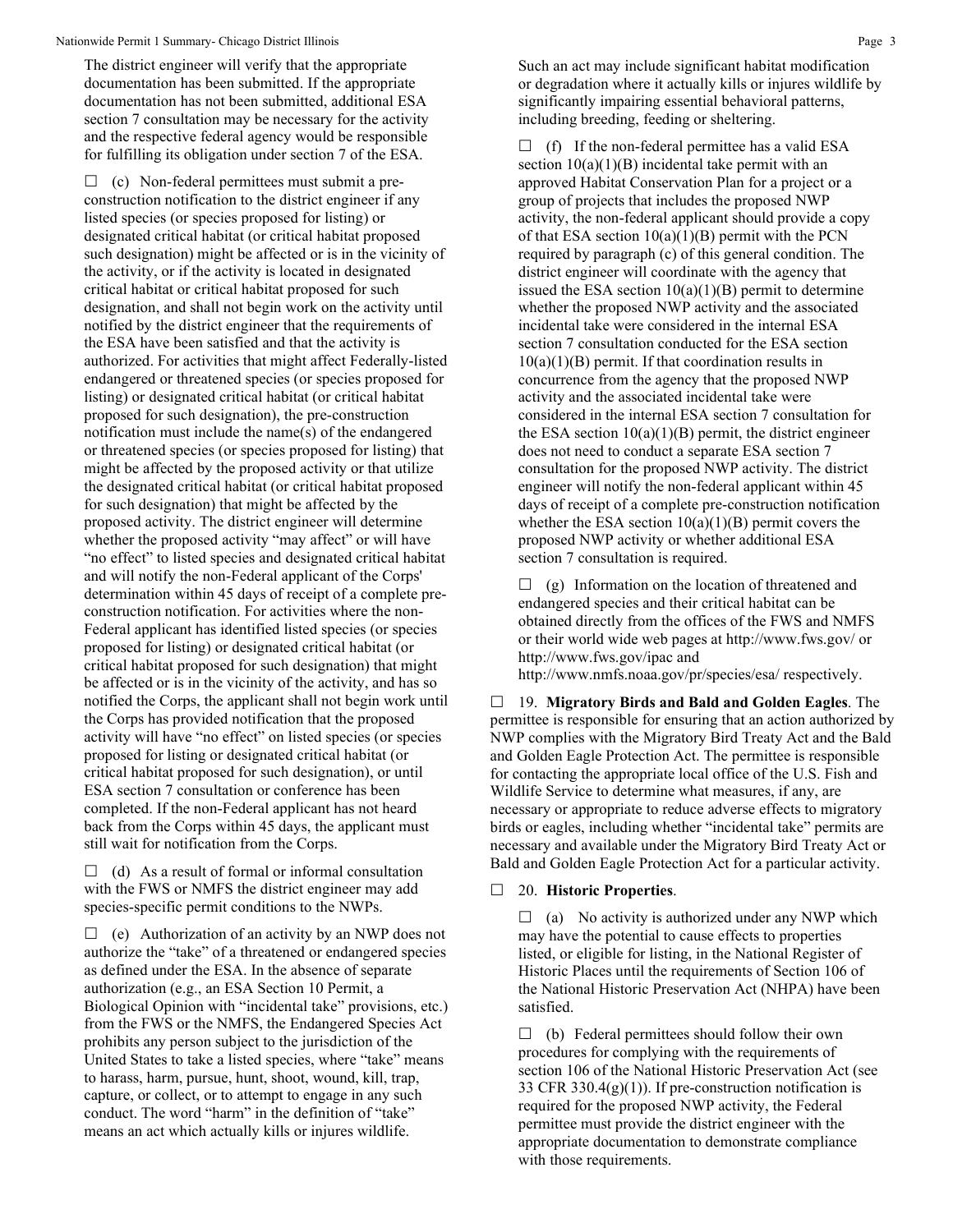The district engineer will verify that the appropriate documentation has been submitted. If the appropriate documentation is not submitted, then additional consultation under section 106 may be necessary. The respective federal agency is responsible for fulfilling its obligation to comply with section 106.

 $\Box$  (c) Non-federal permittees must submit a preconstruction notification to the district engineer if the NWP activity might have the potential to cause effects to any historic properties listed on, determined to be eligible for listing on, or potentially eligible for listing on the National Register of Historic Places, including previously unidentified properties. For such activities, the preconstruction notification must state which historic properties might have the potential to be affected by the proposed NWP activity or include a vicinity map indicating the location of the historic properties or the potential for the presence of historic properties. Assistance regarding information on the location of, or potential for, the presence of historic properties can be sought from the State Historic Preservation Officer, Tribal Historic Preservation Officer, or designated tribal representative, as appropriate, and the National Register of Historic Places (see 33 CFR 330.4(g)). When reviewing pre-construction notifications, district engineers will comply with the current procedures for addressing the requirements of section 106 of the National Historic Preservation Act. The district engineer shall make a reasonable and good faith effort to carry out appropriate identification efforts commensurate with potential impacts, which may include background research, consultation, oral history interviews, sample field investigation, and/or field survey. Based on the information submitted in the PCN and these identification efforts, the district engineer shall determine whether the proposed NWP activity has the potential to cause effects on the historic properties. Section 106 consultation is not required when the district engineer determines that the activity does not have the potential to cause effects on historic properties (see 36 CFR 800.3(a)). Section 106 consultation is required when the district engineer determines that the activity has the potential to cause effects on historic properties. The district engineer will conduct consultation with consulting parties identified under 36 CFR 800.2(c) when he or she makes any of the following effect determinations for the purposes of section 106 of the NHPA: No historic properties affected, no adverse effect, or adverse effect.

 $\Box$  (d) Where the non-Federal applicant has identified historic properties on which the proposed NWP activity might have the potential to cause effects and has so notified the Corps, the non-Federal applicant shall not begin the activity until notified by the district engineer either that the activity has no potential to cause effects to historic properties or that NHPA section 106 consultation has been completed. For non-federal permittees, the district engineer will notify the prospective permittee within 45 days of receipt of a complete pre-construction notification whether NHPA section 106 consultation is required.

If NHPA section 106 consultation is required, the district engineer will notify the non-Federal applicant that he or she cannot begin the activity until section 106 consultation is completed. If the non-Federal applicant has not heard back from the Corps within 45 days, the applicant must still wait for notification from the Corps.

 $\Box$  (e) Prospective permittees should be aware that section 110k of the NHPA (54 U.S.C. 306113) prevents the Corps from granting a permit or other assistance to an applicant who, with intent to avoid the requirements of section 106 of the NHPA, has intentionally significantly adversely affected a historic property to which the permit would relate, or having legal power to prevent it, allowed such significant adverse effect to occur, unless the Corps, after consultation with the Advisory Council on Historic Preservation (ACHP), determines that circumstances justify granting such assistance despite the adverse effect created or permitted by the applicant. If circumstances justify granting the assistance, the Corps is required to notify the ACHP and provide documentation specifying the circumstances, the degree of damage to the integrity of any historic properties affected, and proposed mitigation. This documentation must include any views obtained from the applicant, SHPO/THPO, appropriate Indian tribes if the undertaking occurs on or affects historic properties on tribal lands or affects properties of interest to those tribes, and other parties known to have a legitimate interest in the impacts to the permitted activity on historic properties.

 21. **Discovery of Previously Unknown Remains and Artifacts**. Permittees that discover any previously unknown historic, cultural or archeological remains and artifacts while accomplishing the activity authorized by NWP, they must immediately notify the district engineer of what they have found, and to the maximum extent practicable, avoid construction activities that may affect the remains and artifacts until the required coordination has been completed. The district engineer will initiate the Federal, Tribal, and state coordination required to determine if the items or remains warrant a recovery effort or if the site is eligible for listing in the National Register of Historic Places.

 22. **Designated Critical Resource Waters**. Critical resource waters include, NOAA-managed marine sanctuaries and marine monuments, and National Estuarine Research Reserves. The district engineer may designate, after notice and opportunity for public comment, additional waters officially designated by a state as having particular environmental or ecological significance, such as outstanding national resource waters or state natural heritage sites. The district engineer may also designate additional critical resource waters after notice and opportunity for public comment.

 $\Box$  (a) Discharges of dredged or fill material into waters of the United States are not authorized by NWPs 7, 12, 14, 16, 17, 21, 29, 31, 35, 39, 40, 42, 43, 44, 49, 50, 51, 52, 57, and 58 for any activity within, or directly affecting, critical resource waters, including wetlands adjacent to such waters.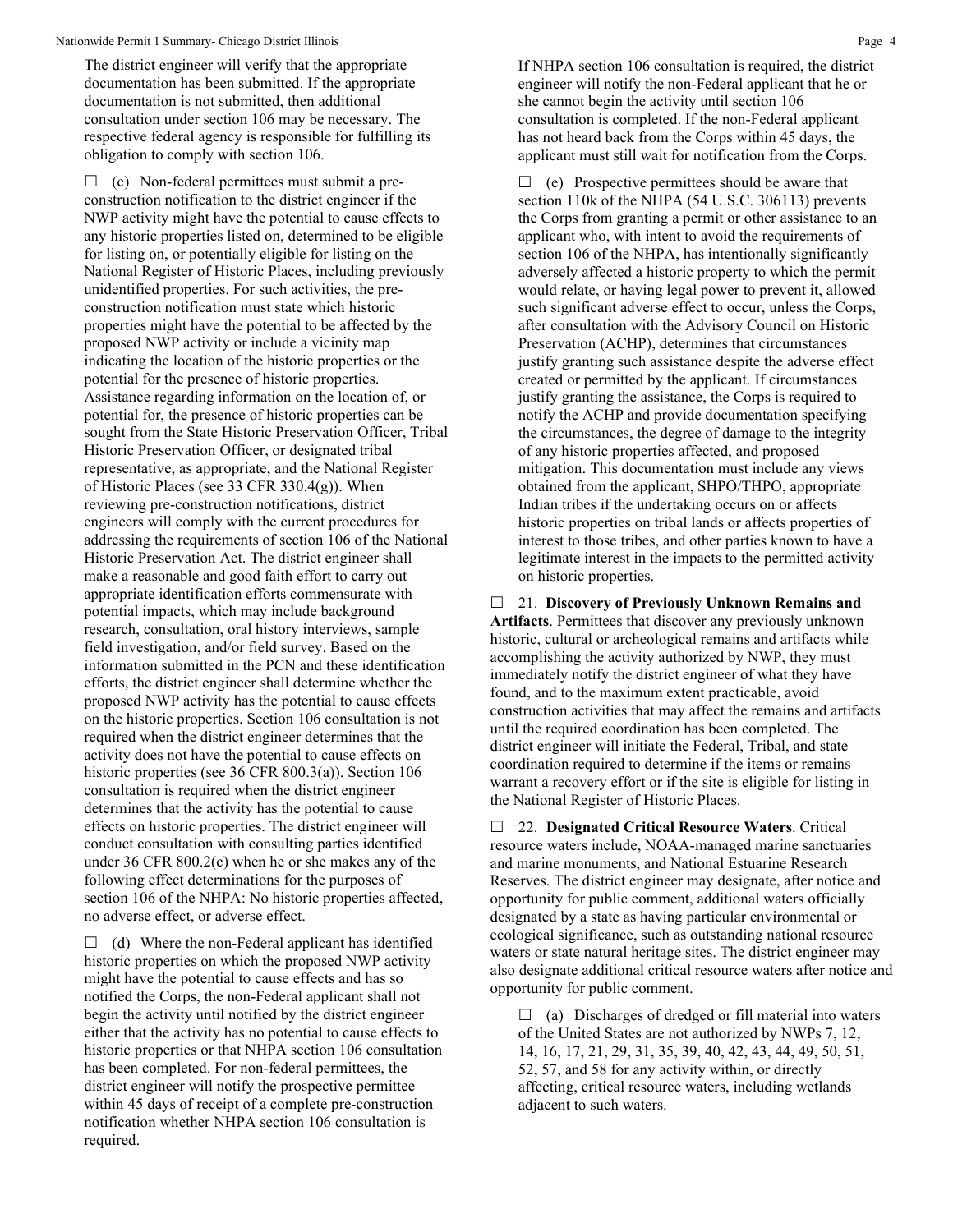$\Box$  (b) For NWPs 3, 8, 10, 13, 15, 18, 19, 22, 23, 25, 27, 28, 30, 33, 34, 36, 37, 38, and 54, notification is required in accordance with general condition 32, for any activity proposed by permittees in the designated critical resource waters including wetlands adjacent to those waters. The district engineer may authorize activities under these NWPs only after she or he determines that the impacts to the critical resource waters will be no more than minimal.

 23. **Mitigation**. The district engineer will consider the following factors when determining appropriate and practicable mitigation necessary to ensure that the individual and cumulative adverse environmental effects are no more than minimal:

 $\Box$  (a) The activity must be designed and constructed to avoid and minimize adverse effects, both temporary and permanent, to waters of the United States to the maximum extent practicable at the project site (i.e., on site).

 $\Box$  (b) Mitigation in all its forms (avoiding, minimizing, rectifying, reducing, or compensating for resource losses) will be required to the extent necessary to ensure that the individual and cumulative adverse environmental effects are no more than minimal.

 $\Box$  (c) Compensatory mitigation at a minimum one-forone ratio will be required for all wetland losses that exceed 1/10-acre and require pre-construction notification, unless the district engineer determines in writing that either some other form of mitigation would be more environmentally appropriate or the adverse environmental effects of the proposed activity are no more than minimal, and provides an activity-specific waiver of this requirement. For wetland losses of 1/10 acre or less that require pre-construction notification, the district engineer may determine on a case-by-case basis that compensatory mitigation is required to ensure that the activity results in only minimal adverse environmental effects.

 $\Box$  (d) Compensatory mitigation at a minimum one-forone ratio will be required for all losses of stream bed that exceed 3/100-acre and require pre-construction notification, unless the district engineer determines in writing that either some other form of mitigation would be more environmentally appropriate or the adverse environmental effects of the proposed activity are no more than minimal, and provides an activity-specific waiver of this requirement.

This compensatory mitigation requirement may be satisfied through the restoration or enhancement of riparian areas next to streams in accordance with paragraph (e) of this general condition. For losses of stream bed of 3/100-acre or less that require preconstruction notification, the district engineer may determine on a case-by-case basis that compensatory mitigation is required to ensure that the activity results in only minimal adverse environmental effects. Compensatory mitigation for losses of streams should be provided, if practicable, through stream rehabilitation, enhancement, or preservation, since streams are difficultto-replace resources (see  $33 \text{ CFR } 332.3(e)(3)$ ).

 $\Box$  (e) Compensatory mitigation plans for NWP activities in or near streams or other open waters will normally include a requirement for the restoration or enhancement, maintenance, and legal protection (e.g., conservation easements) of riparian areas next to open waters. In some cases, the restoration or maintenance/protection of riparian areas may be the only compensatory mitigation required. If restoring riparian areas involves planting vegetation, only native species should be planted. The width of the required riparian area will address documented water quality or aquatic habitat loss concerns. Normally, the riparian area will be 25 to 50 feet wide on each side of the stream, but the district engineer may require slightly wider riparian areas to address documented water quality or habitat loss concerns. If it is not possible to restore or maintain/protect a riparian area on both sides of a stream, or if the waterbody is a lake or coastal waters, then restoring or maintaining/protecting a riparian area along a single bank or shoreline may be sufficient.

Where both wetlands and open waters exist on the project site, the district engineer will determine the appropriate compensatory mitigation (e.g., riparian areas and/or wetlands compensation) based on what is best for the aquatic environment on a watershed basis. In cases where riparian areas are determined to be the most appropriate form of minimization or compensatory mitigation, the district engineer may waive or reduce the requirement to provide wetland compensatory mitigation for wetland losses.

 $\Box$  (f) Compensatory mitigation projects provided to offset losses of aquatic resources must comply with the applicable provisions of 33 CFR part 332.

 $\Box$  (1) The prospective permittee is responsible for proposing an appropriate compensatory mitigation option if compensatory mitigation is necessary to ensure that the activity results in no more than minimal adverse environmental effects. For the NWPs, the preferred mechanism for providing compensatory mitigation is mitigation bank credits or in-lieu fee program credits (see 33 CFR 332.3(b)(2) and (3)). However, if an appropriate number and type of mitigation bank or in-lieu credits are not available at the time the PCN is submitted to the district engineer, the district engineer may approve the use of permittee-responsible mitigation.

 $\Box$  (2) The amount of compensatory mitigation required by the district engineer must be sufficient to ensure that the authorized activity results in no more than minimal individual and cumulative adverse environmental effects (see 33 CFR 330.1(e)(3)). (See also 33 CFR 332.3(f).)

 $\Box$  (3) Since the likelihood of success is greater and the impacts to potentially valuable uplands are reduced, aquatic resource restoration should be the first compensatory mitigation option considered for permittee-responsible mitigation.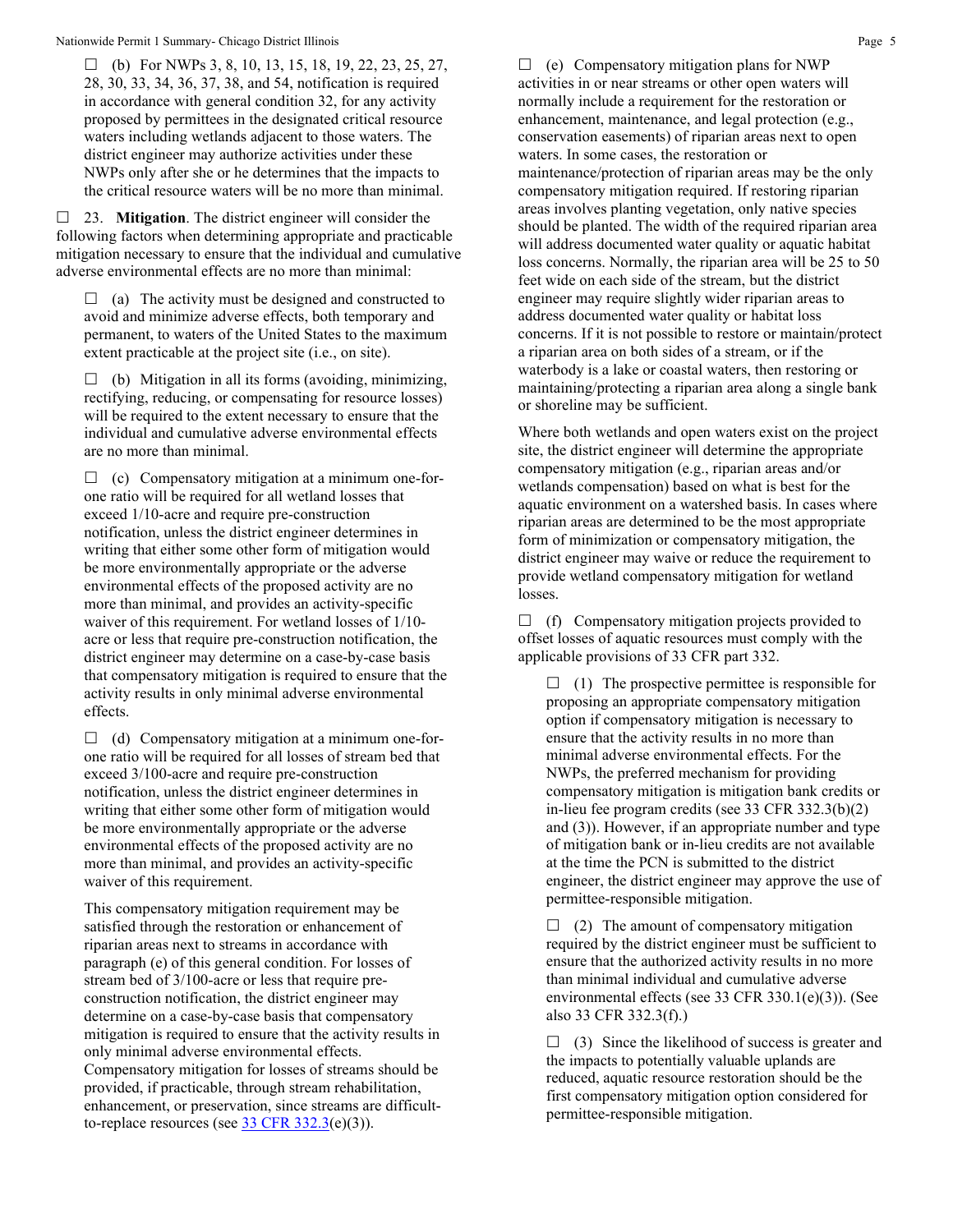$\Box$  (4) If permittee-responsible mitigation is the proposed option, the prospective permittee is responsible for submitting a mitigation plan. A conceptual or detailed mitigation plan may be used by the district engineer to make the decision on the NWP verification request, but a final mitigation plan that addresses the applicable requirements of 33 CFR 332.4(c)(2) through (14) must be approved by the district engineer before the permittee begins work in waters of the United States, unless the district engineer determines that prior approval of the final mitigation plan is not practicable or not necessary to ensure timely completion of the required compensatory mitigation (see 33 CFR 332.3(k)(3)).

 $\Box$  (5) If mitigation bank or in-lieu fee program credits are the proposed option, the mitigation plan needs to address only the baseline conditions at the impact site and the number of credits to be provided (see 33 CFR 332.4(c)(1)(ii)).

 $\Box$  (6) Compensatory mitigation requirements (e.g., resource type and amount to be provided as compensatory mitigation, site protection, ecological performance standards, monitoring requirements) may be addressed through conditions added to the NWP authorization, instead of components of a compensatory mitigation plan (see 33 CFR  $332.4(c)(1)(ii)$ .

 $\Box$  (g) Compensatory mitigation will not be used to increase the acreage losses allowed by the acreage limits of the NWPs. For example, if an NWP has an acreage limit of 1/2-acre, it cannot be used to authorize any NWP activity resulting in the loss of greater than 1/2-acre of waters of the United States, even if compensatory mitigation is provided that replaces or restores some of the lost waters. However, compensatory mitigation can and should be used, as necessary, to ensure that an NWP activity already meeting the established acreage limits also satisfies the no more than minimal impact requirement for the NWPs.

 $\Box$  (h) Permittees may propose the use of mitigation banks, in-lieu fee programs, or permittee-responsible mitigation. When developing a compensatory mitigation proposal, the permittee must consider appropriate and practicable options consistent with the framework at 33 CFR 332.3(b).

For activities resulting in the loss of marine or estuarine resources, permittee-responsible mitigation may be environmentally preferable if there are no mitigation banks or in-lieu fee programs in the area that have marine or estuarine credits available for sale or transfer to the permittee. For permittee-responsible mitigation, the special conditions of the NWP verification must clearly indicate the party or parties responsible for the implementation and performance of the compensatory mitigation project, and, if required, its long-term management.

 $\Box$  (i) Where certain functions and services of waters of the United States are permanently adversely affected by a regulated activity, such as discharges of dredged or fill material into waters of the United States that will convert a forested or scrub-shrub wetland to a herbaceous wetland in a permanently maintained utility line right-of-way, mitigation may be required to reduce the adverse environmental effects of the activity to the no more than minimal level.

 24**. Safety of Impoundment Structures**. To ensure that all impoundment structures are safely designed, the district engineer may require non-Federal applicants to demonstrate that the structures comply with established state dam safety criteria or have been designed by qualified persons. The district engineer may also require documentation that the design has been independently reviewed by similarly qualified persons, and appropriate modifications made to ensure safety.

## 25**. Water Quality**.

 $\Box$  (a) Where the certifying authority (state, authorized tribe, or EPA, as appropriate) has not previously certified compliance of an NWP with CWA section 401, a CWA section 401 water quality certification for the proposed discharge must be obtained or waived (see 33 CFR  $330.4(c)$  $330.4(c)$ ). If the permittee cannot comply with all of the conditions of a water quality certification previously issued by certifying authority for the issuance of the NWP, then the permittee must obtain a water quality certification or waiver for the proposed discharge in order for the activity to be authorized by an NWP.

 $\Box$  (b) If the NWP activity requires pre-construction notification and the certifying authority has not previously certified compliance of an NWP with CWA section 401, the proposed discharge is not authorized by an NWP until water quality certification is obtained or waived. If the certifying authority issues a water quality certification for the proposed discharge, the permittee must submit a copy of the certification to the district engineer. The discharge is not authorized by an NWP until the district engineer has notified the permittee that the water quality certification requirement has been satisfied by the issuance of a water quality certification or a waiver.

 $\Box$  (c) The district engineer or certifying authority may require additional water quality management measures to ensure that the authorized activity does not result in more than minimal degradation of water quality.

 26**. Coastal Zone Management**. In coastal states where an NWP has not previously received a state coastal zone management consistency concurrence, an individual state coastal zone management consistency concurrence must be obtained, or a presumption of concurrence must occur (see 33 CFR 330.4(d)). If the permittee cannot comply with all of the conditions of a coastal zone management consistency concurrence previously issued by the state, then the permittee must obtain an individual coastal zone management consistency concurrence or presumption of concurrence in order for the activity to be authorized by NWP. The district engineer or a state may require additional measures to ensure that the authorized activity is consistent with state coastal zone management requirements.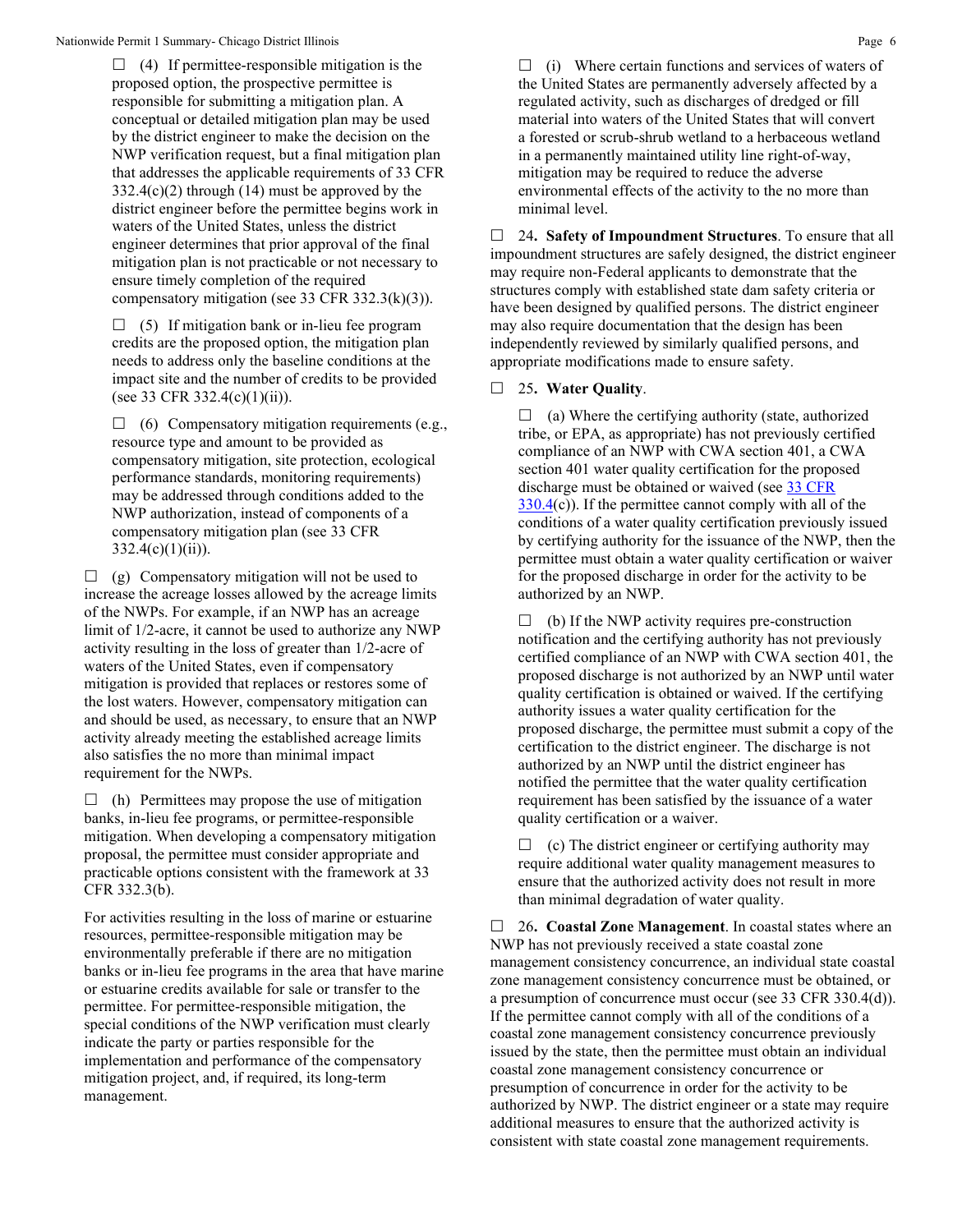#### Nationwide Permit 1 Summary- Chicago District Illinois **Page 7** Page 7

 27**. Regional and Case-By-Case Conditions**. The activity must comply with any regional conditions that may have been added by the Division Engineer (see 33 CFR 330.4(e)) and with any case specific conditions added by the Corps or by the state, Indian Tribe, or U.S. EPA in its CWA section 401 Water Quality Certification, or by the state in its Coastal Zone Management Act consistency determination.

 28**. Use of Multiple Nationwide Permits**. The use of more than one NWP for a single and complete project is authorized, subject to the following restrictions:

 $\Box$  (a) If only one of the NWPs used to authorize the single and complete project has a specified acreage limit, the acreage loss of waters of the United States cannot exceed the acreage limit of the NWP with the highest specified acreage limit. For example, if a road crossing over tidal waters is constructed under NWP 14, with associated bank stabilization authorized by NWP 13, the maximum acreage loss of waters of the United States for the total project cannot exceed 1/3-acre.

 $\Box$  (b) If one or more of the NWPs used to authorize the single and complete project has specified acreage limits, the acreage loss of waters of the United States authorized by those NWPs cannot exceed their respective specified acreage limits. For example, if a commercial development is constructed under NWP 39, and the single and complete project includes the filling of an upland ditch authorized by NWP 46, the maximum acreage loss of waters of the United States for the commercial development under NWP 39 cannot exceed 1/2-acre, and the total acreage loss of waters of United States due to the NWP 39 and 46 activities cannot exceed 1 acre.

 29**. Transfer of Nationwide Permit Verifications**. If the permittee sells the property associated with a nationwide permit verification, the permittee may transfer the nationwide permit verification to the new owner by submitting a letter to the appropriate Corps district office to validate the transfer. A copy of the nationwide permit verification must be attached to the letter, and the letter must contain the following statement and signature:

"When the structures or work authorized by this nationwide permit are still in existence at the time the property is transferred, the terms and conditions of this nationwide permit, including any special conditions, will continue to be binding on the new owner(s) of the property. To validate the transfer of this nationwide permit and the associated liabilities associated with compliance with its terms and conditions, have the transferee sign and date below."

#### (Transferee)

#### (Date)

□ 30. **Compliance Certification**. Each permittee who receives an NWP verification letter from the Corps must provide a signed certification documenting completion of the authorized activity and implementation of any required compensatory mitigation.

The success of any required permittee-responsible mitigation, including the achievement of ecological performance standards, will be addressed separately by the district engineer. The Corps will provide the permittee the certification document with the NWP verification letter. The certification document will include:

 $\Box$  (a) A statement that the authorized activity was done in accordance with the NWP authorization, including any general, regional, or activity-specific conditions;

 $\Box$  (b) A statement that the implementation of any required compensatory mitigation was completed in accordance with the permit conditions. If credits from a mitigation bank or in-lieu fee program are used to satisfy the compensatory mitigation requirements, the certification must include the documentation required by 33 CFR 332.3(l)(3) to confirm that the permittee secured the appropriate number and resource type of credits; and

 $\Box$  (c) The signature of the permittee certifying the completion of the activity and mitigation.

The completed certification document must be submitted to the district engineer within 30 days of completion of the authorized activity or the implementation of any required compensatory mitigation, whichever occurs later.

 31**. Activities Affecting Structures or Works Built by the United States.** If an NWP activity also requires review by, or permission from, the Corps pursuant to 33 U.S.C. 408 because it will alter or temporarily or permanently occupy or use a U.S. Army Corps of Engineers (USACE) federally authorized Civil Works project (a "USACE project"), the prospective permittee must submit a pre-construction notification. See paragraph (b)(10) of general condition 32.

An activity that requires section 408 permission and/or review is not authorized by NWP until the appropriate Corps office issues the section 408 permission or completes its review to alter, occupy, or use the USACE project, and the district engineer issues a written NWP verification.

#### 32**. Pre-Construction Notification**.

 $\Box$  (a) **Timing**. Where required by the terms of the NWP, the prospective permittee must notify the district engineer by submitting a pre-construction notification (PCN) as early as possible. The district engineer must determine if the PCN is complete within 30 calendar days of the date of receipt and, if the PCN is determined to be incomplete, notify the prospective permittee within that 30 day period to request the additional information necessary to make the PCN complete. The request must specify the information needed to make the PCN complete. As a general rule, district engineers will request additional information necessary to make the PCN complete only once. However, if the prospective permittee does not provide all of the requested information, then the district engineer will notify the prospective permittee that the PCN is still incomplete and the PCN review process will not commence until all of the requested information has been received by the district engineer. The prospective permittee shall not begin the activity until either: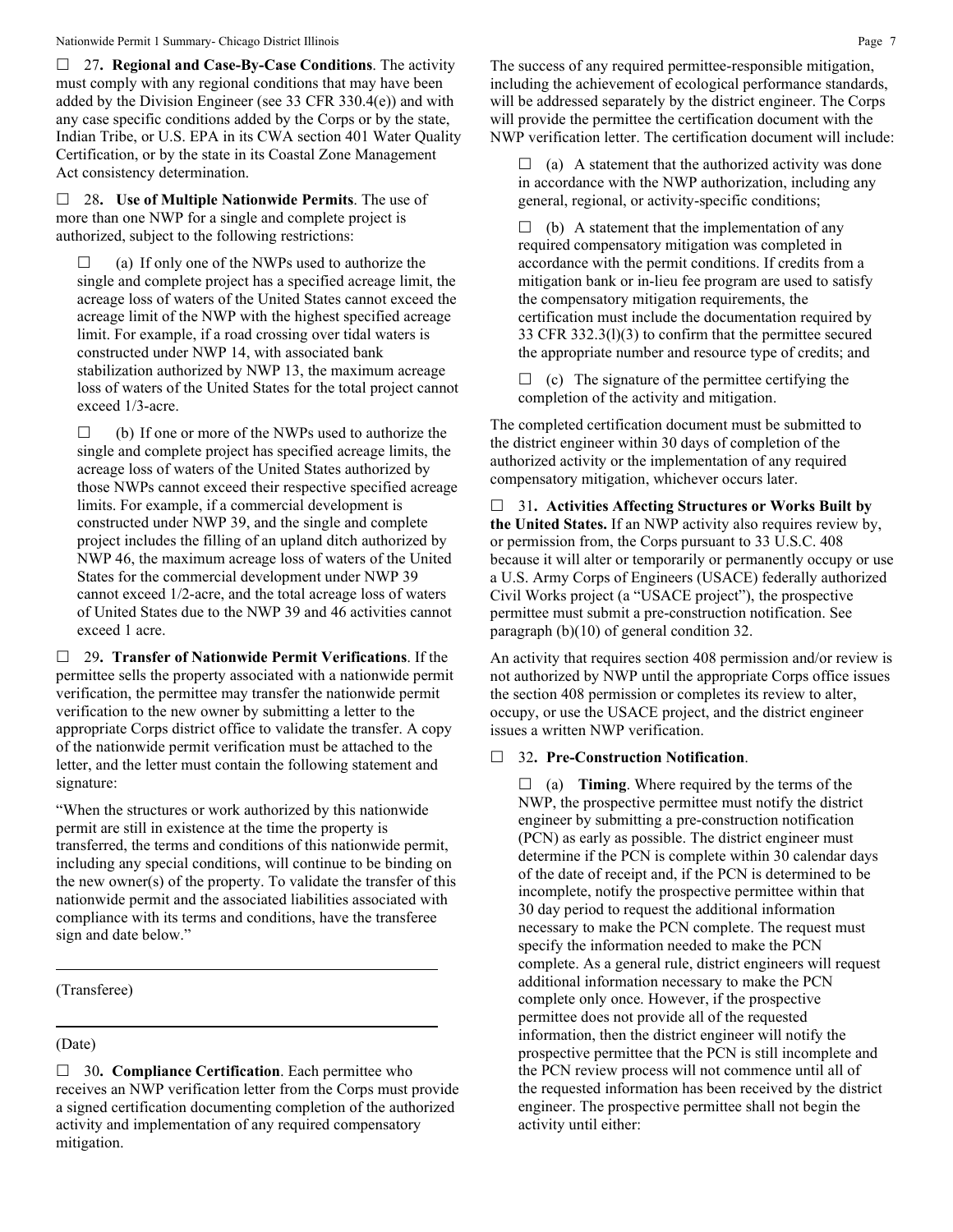$\Box$  (1) He or she is notified in writing by the district engineer that the activity may proceed under the NWP with any special conditions imposed by the district or division engineer; or

 $\Box$  (2) 45 calendar days have passed from the district engineer's receipt of the complete PCN and the prospective permittee has not received written notice from the district or division engineer. However, if the permittee was required to notify the Corps pursuant to general condition 18 that listed species or critical habitat might be affected or are in the vicinity of the activity, or to notify the Corps pursuant to general condition 20 that the activity might have the potential to cause effects to historic properties, the permittee cannot begin the activity until receiving written notification from the Corps that there is "no effect" on listed species or "no potential to cause effects" on historic properties, or that any consultation required under Section 7 of the Endangered Species Act (see 33 CFR 330.4(f)) and/or section 106 of the National Historic Preservation Act (see 33 CFR 330.4(g)) has been completed. If the proposed activity requires a written waiver to exceed specified limits of an NWP, the permittee may not begin the activity until the district engineer issues the waiver. If the district or division engineer notifies the permittee in writing that an individual permit is required within 45 calendar days of receipt of a complete PCN, the permittee cannot begin the activity until an individual permit has been obtained. Subsequently, the permittee's right to proceed under the NWP may be modified, suspended, or revoked only in accordance with the procedure set forth in 33 CFR 330.5(d)(2).

 (b) **Contents of Pre-Construction Notification**. The PCN must be in writing and include the following information:

 $\Box$  (1) Name, address and telephone numbers of the prospective permittee;

 $\Box$  (2) Location of the proposed activity;

 $\Box$  (3) Identify the specific NWP or NWP(s) the prospective permittee wants to use to authorize the proposed activity;

 $\Box$  (4) (i) A description of the proposed activity; the activity's purpose; direct and indirect adverse environmental effects the activity would cause, including the anticipated amount of loss of wetlands, other special aquatic sites, and other waters expected to result from the NWP activity, in acres, linear feet, or other appropriate unit of measure; a description of any proposed mitigation measures intended to reduce the adverse environmental effects caused by the proposed activity; and any other NWP(s), regional general permit(s), or individual permit(s) used or intended to be used to authorize any part of the proposed project or any related activity, including other separate and distant crossings for linear projects that require Department of the Army authorization but do not require pre-construction notification.

The description of the proposed activity and any proposed mitigation measures should be sufficiently detailed to allow the district engineer to determine that the adverse environmental effects of the activity will be no more than minimal and to determine the need for compensatory mitigation or other mitigation measures.

 $\Box$  (ii) For linear projects where one or more single and complete crossings require preconstruction notification, the PCN must include the quantity of anticipated losses of wetlands, other special aquatic sites, and other waters for each single and complete crossing of those wetlands, other special aquatic sites, and other waters (including those single and complete crossings authorized by NWP but do not require PCNs). This information will be used by the district engineer to evaluate the cumulative adverse environmental effects of the proposed linear project, and does not change those non-PCN NWP activities into NWP PCNs.

 $\Box$  (iii) Sketches should be provided when necessary to show that the activity complies with the terms of the NWP. (Sketches usually clarify the activity and when provided results in a quicker decision. Sketches should contain sufficient detail to provide an illustrative description of the proposed activity (e.g., a conceptual plan), but do not need to be detailed engineering plans);

 $\Box$  (5) The PCN must include a delineation of wetlands, other special aquatic sites, and other waters, such as lakes and ponds, perennial, and intermittent, on the project site. Wetland delineations must be prepared in accordance with the current method required by the Corps. The permittee may ask the Corps to delineate the special aquatic sites and other waters on the project site, but there may be a delay if the Corps does the delineation, especially if the project site is large or contains many wetlands, other special aquatic sites, and other waters. Furthermore, the 45-day period will not start until the delineation has been submitted to or completed by the Corps, as appropriate;

 $\Box$  (6) If the proposed activity will result in the loss of greater than 1/10-acre of wetlands or 3/100 acre of stream bed and a PCN is required, the prospective permittee must submit a statement describing how the mitigation requirement will be satisfied, or explaining why the adverse environmental effects are no more than minimal and why compensatory mitigation should not be required. As an alternative, the prospective permittee may submit a conceptual or detailed mitigation plan.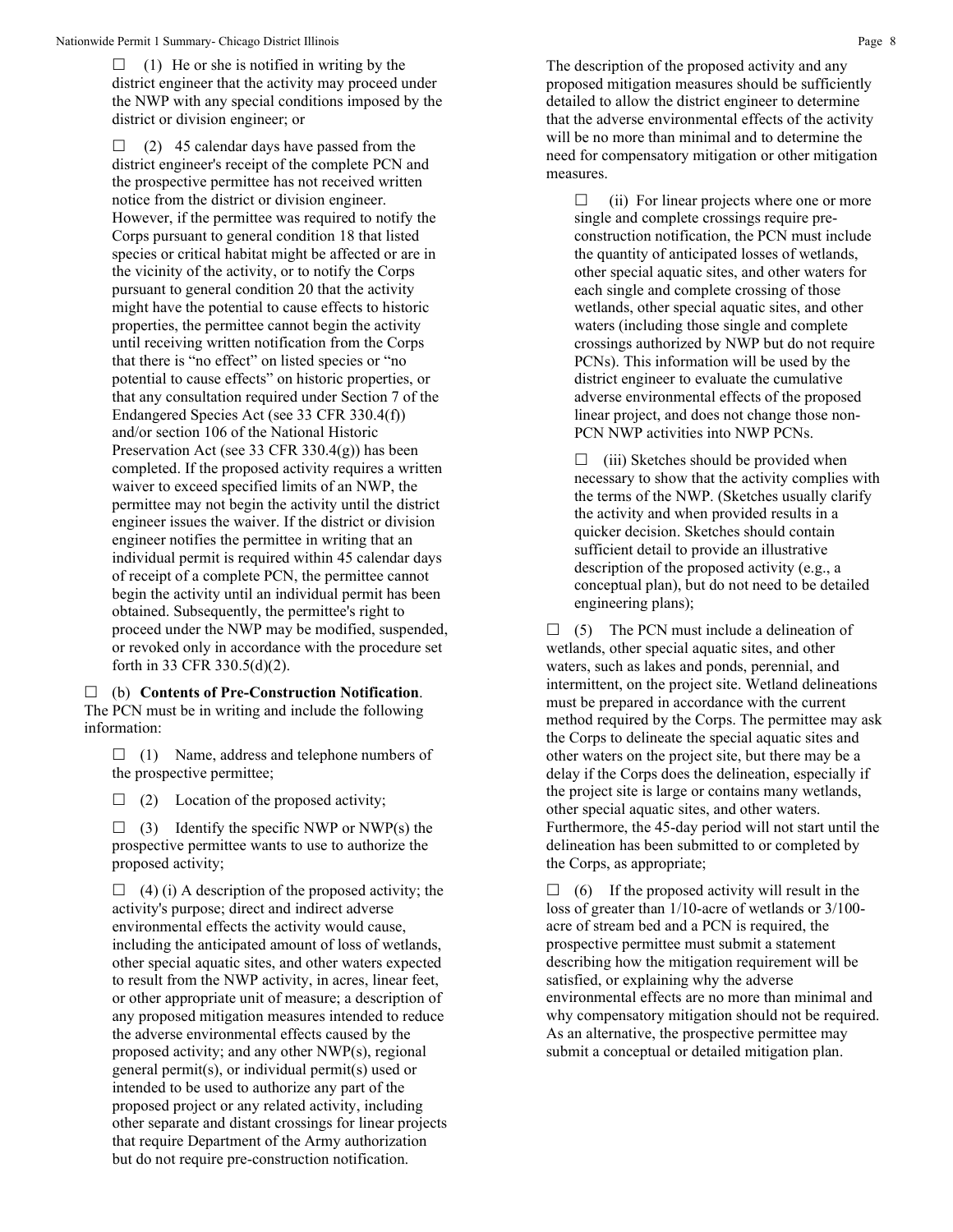$\Box$  (7) For non-federal permittees, if any listed species (or species proposed for listing) or designated critical habitat (or critical habitat proposed for such designation) might be affected or is in the vicinity of the activity, or if the activity is located in designated critical habitat (or critical habitat proposed for such designation), the PCN must include the name(s) of those endangered or threatened species (or species proposed for listing) that might be affected by the proposed activity or utilize the designated critical habitat (or critical habitat proposed for such designation) that might be affected by the proposed activity. For NWP activities that require pre-construction notification, Federal permittees must provide documentation demonstrating compliance with the Endangered Species Act;

 $\Box$  (8) For non-federal permittees, if the NWP activity might have the potential to cause effects to a historic property listed on, determined to be eligible for listing on, or potentially eligible for listing on, the National Register of Historic Places, the PCN must state which historic property might have the potential to be affected by the proposed activity or include a vicinity map indicating the location of the historic property. For NWP activities that require preconstruction notification, Federal permittees must provide documentation demonstrating compliance with section 106 of the National Historic Preservation Act;

 $\Box$  (9) For an activity that will occur in a component of the National Wild and Scenic River System, or in a river officially designated by Congress as a "study river" for possible inclusion in the system while the river is in an official study status, the PCN must identify the Wild and Scenic River or the "study river" (see general condition 16); and

 $\Box$  (10) For an NWP activity that requires permission from, or review by, the Corps pursuant to 33 U.S.C. 408 because it will alter or temporarily or permanently occupy or use a U.S. Army Corps of Engineers federally authorized civil works project, the pre-construction notification must include a statement confirming that the project proponent has submitted a written request for section 408 permission from, or review by, the Corps office having jurisdiction over that USACE project.

 (c) **Form of Pre-Construction Notification.** The nationwide permit pre-construction notification form (Form ENG 6082) should be used for NWP PCNs. A letter containing the required information may also be used. Applicants may provide electronic files of PCNs and supporting materials if the district engineer has established tools and procedures for electronic submittals.

#### (d) **Agency Coordination**:

 $\Box$  (1) The district engineer will consider any comments from Federal and state agencies concerning the proposed activity's compliance with the terms and conditions of the NWPs and the need for mitigation to reduce the activity's adverse environmental effects so that they are no more than minimal.

 $\Box$  (2) Agency coordination is required for:

i) All NWP activities that require preconstruction notification and result in the loss of greater than 1/2-acre of waters of the United States;

ii) NWP 13 activities in excess of 500 linear feet, fills greater than one cubic yard per running foot, or involve discharges of dredged or fill material into special aquatic sites; and

(iii) NWP 54 activities in excess of 500 linear feet, or that extend into the waterbody more than 30 feet from the mean low water line in tidal waters or the ordinary high water mark in the Great Lakes.

 $\Box$  (3) When agency coordination is required, the district engineer will immediately provide (e.g., via email, facsimile transmission, overnight mail, or other expeditious manner) a copy of the complete PCN to the appropriate Federal or state offices (FWS, state natural resource or water quality agency, EPA, and, if appropriate, the NMFS). With the exception of NWP 37, these agencies will have 10 calendar days from the date the material is transmitted to notify the district engineer via telephone, facsimile transmission, or email that they intend to provide substantive, site-specific comments. The comments must explain why the agency believes the adverse environmental effects will be more than minimal. If so contacted by an agency, the district engineer will wait an additional 15 calendar days before making a decision on the pre-construction notification. The district engineer will fully consider agency comments received within the specified time frame concerning the proposed activity's compliance with the terms and conditions of the NWPs, including the need for mitigation to ensure that the net adverse environmental effects of the proposed activity are no more than minimal. The district engineer will provide no response to the resource agency, except as provided below. The district engineer will indicate in the administrative record associated with each preconstruction notification that the resource agencies' concerns were considered. For NWP 37, the emergency watershed protection and rehabilitation activity may proceed immediately in cases where there is an unacceptable hazard to life or a significant loss of property or economic hardship will occur. The district engineer will consider any comments received to decide whether the NWP 37 authorization should be modified, suspended, or revoked in accordance with the procedures at 33 CFR 330.5.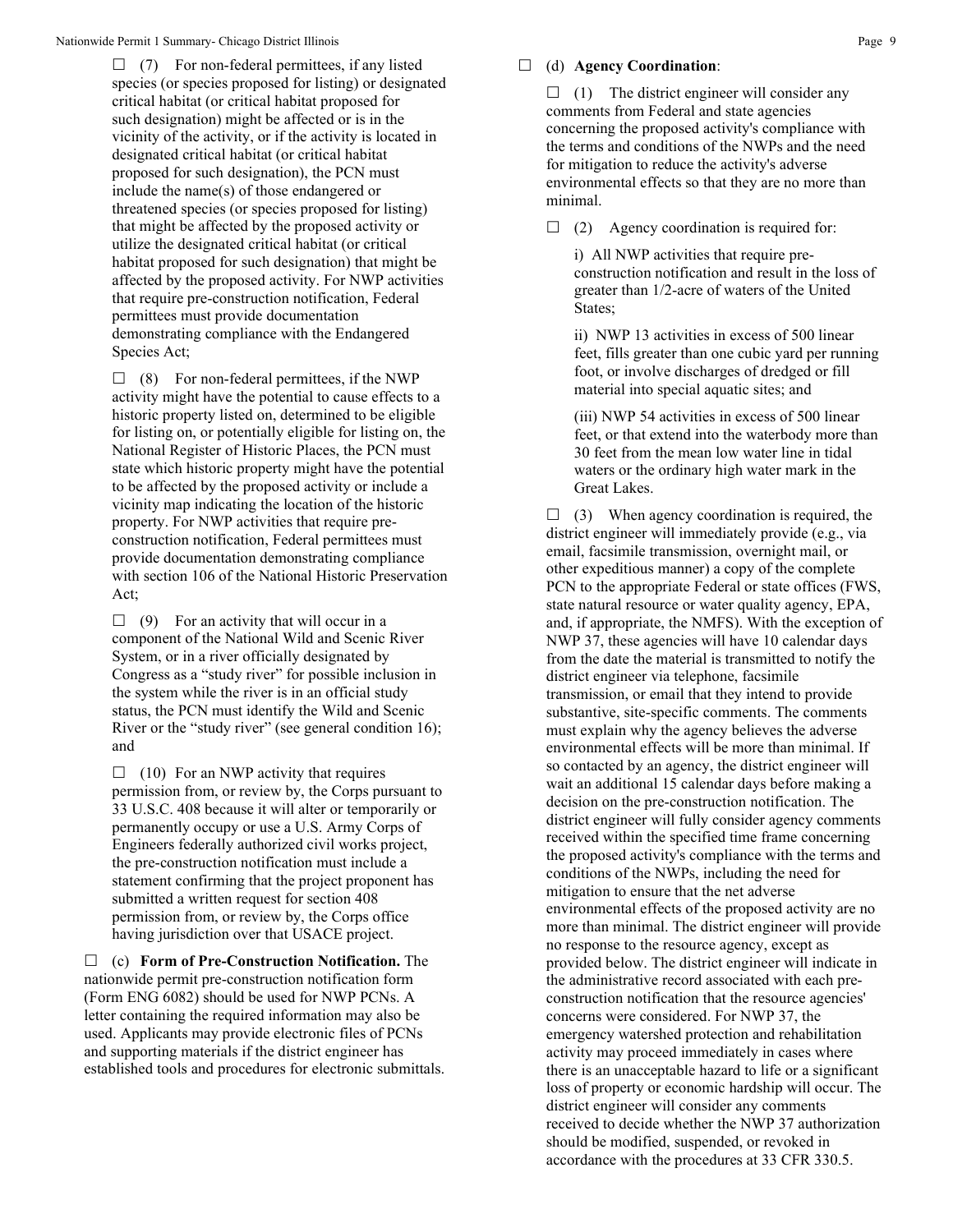$\Box$  (4) In cases of where the prospective permittee is not a Federal agency, the district engineer will provide a response to NMFS within 30 calendar days of receipt of any Essential Fish Habitat conservation recommendations, as required by section 305(b)(4)(B) of the Magnuson-Stevens Fishery Conservation and Management Act.

 $\Box$  (5) Applicants are encouraged to provide the Corps with either electronic files or multiple copies of pre-construction notifications to expedite agency coordination.

## **C. District Engineer's Decision**

 $\Box$  1. In reviewing the PCN for the proposed activity, the district engineer will determine whether the activity authorized by the NWP will result in more than minimal individual or cumulative adverse environmental effects or may be contrary to the public interest. If a project proponent requests authorization by a specific NWP, the district engineer should issue the NWP verification for that activity if it meets the terms and conditions of that NWP, unless he or she determines, after considering mitigation, that the proposed activity will result in more than minimal individual and cumulative adverse effects on the aquatic environment and other aspects of the public interest and exercises discretionary authority to require an individual permit for the proposed activity. For a linear project, this determination will include an evaluation of the single and complete crossings of waters of the United States that require PCNs to determine whether they individually satisfy the terms and conditions of the NWP(s), as well as the cumulative effects caused by all of the crossings of waters of the United States authorized by NWP.

If an applicant requests a waiver of an applicable limit, as provided for in NWPs 13, 36, or 54, the district engineer will only grant the waiver upon a written determination that the NWP activity will result in only minimal individual and cumulative adverse environmental effects.

 $\Box$  2. When making minimal adverse environmental effects determinations the district engineer will consider the direct and indirect effects caused by the NWP activity. He or she will also consider the cumulative adverse environmental effects caused by activities authorized by NWP and whether those cumulative adverse environmental effects are no more than minimal. The district engineer will also consider site specific factors, such as the environmental setting in the vicinity of the NWP activity, the type of resource that will be affected by the NWP activity, the functions provided by the aquatic resources that will be affected by the NWP activity, the degree or magnitude to which the aquatic resources perform those functions, the extent that aquatic resource functions will be lost as a result of the NWP activity (e.g., partial or complete loss), the duration of the adverse effects (temporary or permanent), the importance of the aquatic resource functions to the region (e.g., watershed or ecoregion), and mitigation required by the district engineer. If an appropriate functional or condition assessment method is available and practicable to use, that assessment method may be used by the district engineer to assist in the minimal adverse environmental effects determination. The district engineer may add case-specific special conditions to the NWP authorization to address site-specific environmental concerns.

 $\Box$  3. If the proposed activity requires a PCN and will result in a loss of greater than 1/10-acre of wetlands or 3/100 acre of stream bed, the prospective permittee should submit a mitigation proposal with the PCN. Applicants may also propose compensatory mitigation for NWP activities with smaller impacts, or for impacts to other types of waters. The district engineer will consider any proposed compensatory mitigation or other mitigation measures the applicant has included in the proposal in determining whether the net adverse environmental effects of the proposed activity are no more than minimal. The compensatory mitigation proposal may be either conceptual or detailed. If the district engineer determines that the activity complies with the terms and conditions of the NWP and that the adverse environmental effects are no more than minimal, after considering mitigation, the district engineer will notify the permittee and include any activity-specific conditions in the NWP verification the district engineer deems necessary. Conditions for compensatory mitigation requirements must comply with the appropriate provisions at [33 CFR 332.3\(](https://www.federalregister.gov/select-citation/2021/01/13/33-CFR-332.3)k). The district engineer must approve the final mitigation plan before the permittee commences work in waters of the United States, unless the district engineer determines that prior approval of the final mitigation plan is not practicable or not necessary to ensure timely completion of the required compensatory mitigation. If the prospective permittee elects to submit a compensatory mitigation plan with the PCN, the district engineer will expeditiously review the proposed compensatory mitigation plan. The district engineer must review the proposed compensatory mitigation plan within 45 calendar days of receiving a complete PCN and determine whether the proposed mitigation would ensure that the NWP activity results in no more than minimal adverse environmental effects. If the net adverse environmental effects of the NWP activity (after consideration of the mitigation proposal) are determined by the district engineer to be no more than minimal, the district engineer will provide a timely written response to the applicant. The response will state that the NWP activity can proceed under the terms and conditions of the NWP, including any activity-specific conditions added to the NWP authorization by the district engineer.

 $\Box$  4. If the district engineer determines that the adverse environmental effects of the proposed activity are more than minimal, then the district engineer will notify the applicant either: (a) That the activity does not qualify for authorization under the NWP and instruct the applicant on the procedures to seek authorization under an individual permit; (b) that the activity is authorized under the NWP subject to the applicant's submission of a mitigation plan that would reduce the adverse environmental effects so that they are no more than minimal; or (c) that the activity is authorized under the NWP with specific modifications or conditions. Where the district engineer determines that mitigation is required to ensure no more than minimal adverse environmental effects, the activity will be authorized within the 45-day PCN period (unless additional time is required to comply with general conditions 18, 20, and/or 31), with activity-specific conditions that state the mitigation requirements. The authorization will include the necessary conceptual or detailed mitigation plan or a requirement that the applicant submit a mitigation plan that would reduce the adverse environmental effects so that they are no more than minimal.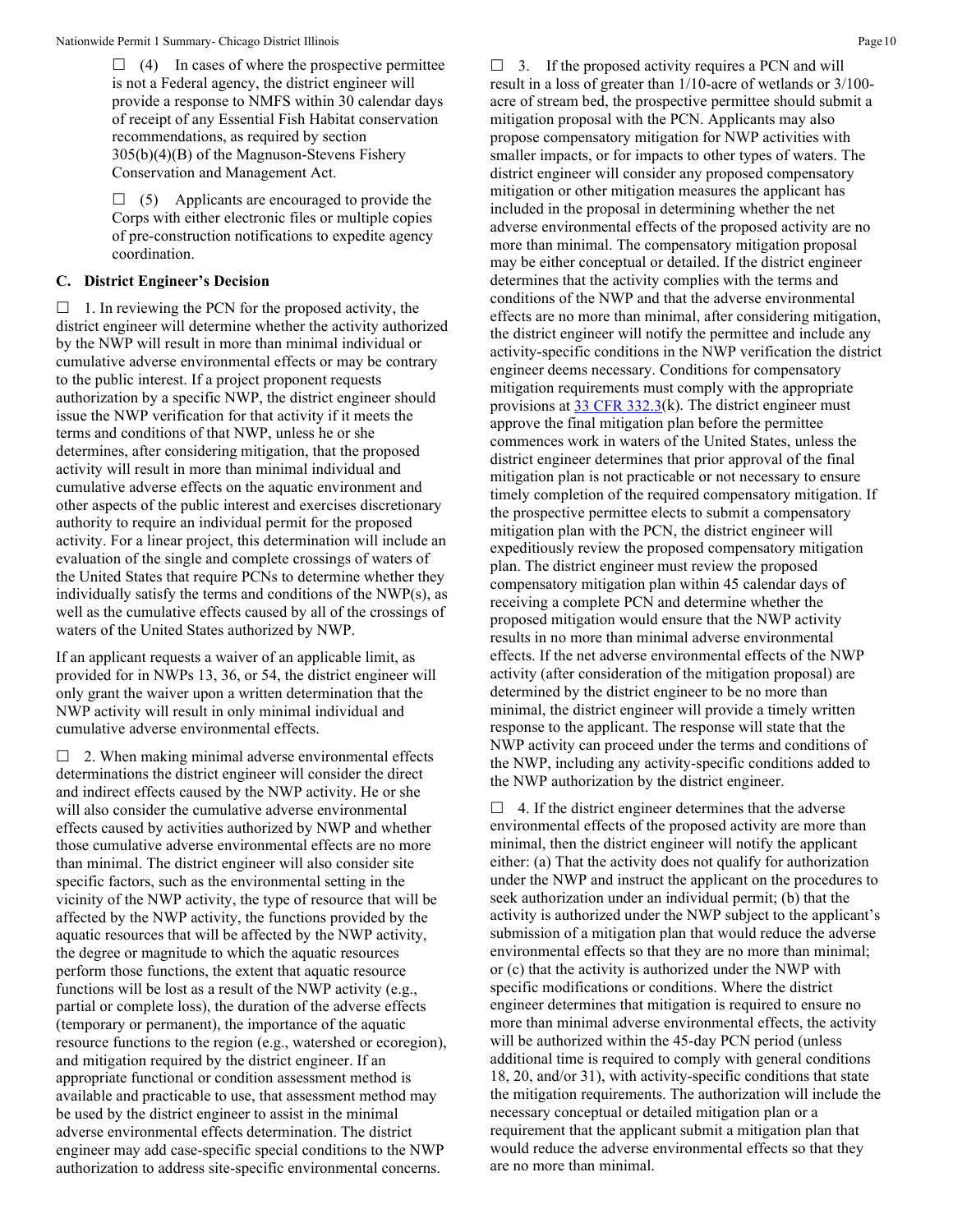Nationwide Permit 1 Summary- Chicago District Illinois **Page 11** and the state of the state of the state of the state of the state of the state of the state of the state of the state of the state of the state of the state

When compensatory mitigation is required, no work in waters of the United States may occur until the district engineer has approved a specific mitigation plan or has determined that prior approval of a final mitigation plan is not practicable or not necessary to ensure timely completion of the required compensatory mitigation.

## D. **Further Information**

1. District engineers have authority to determine if an activity complies with the terms and conditions of an NWP.

2. NWPs do not obviate the need to obtain other federal, state, or local permits, approvals, or authorizations required by law.

3. NWPs do not grant any property rights or exclusive privileges.

4. NWPs do not authorize any injury to the property or rights of others.

5. NWPs do not authorize interference with any existing or proposed Federal project (see general condition 31).

## E. **Definitions**

**Best management practices (BMPs)**: Policies, practices, procedures, or structures implemented to mitigate the adverse environmental effects on surface water quality resulting from development. BMPs are categorized as structural or nonstructural.

**Compensatory mitigation**: The restoration (re-establishment or rehabilitation), establishment (creation), enhancement, and/or in certain circumstances preservation of aquatic resources for the purposes of offsetting unavoidable adverse impacts which remain after all appropriate and practicable avoidance and minimization has been achieved.

**Currently serviceable**: Useable as is or with some maintenance, but not so degraded as to essentially require reconstruction.

**Direct effects**: Effects that are caused by the activity and occur at the same time and place.

**Discharge**: The term "discharge" means any discharge of dredged or fill material into waters of the United States.

**Ecological reference:** A model used to plan and design an aquatic habitat and riparian area restoration, enhancement, or establishment activity under NWP 27. An ecological reference may be based on the structure, functions, and dynamics of an aquatic habitat type or a riparian area type that currently exists in the region where the proposed NWP 27 activity is located. Alternatively, an ecological reference may be based on a conceptual model for the aquatic habitat type or riparian area type to be restored, enhanced, or established as a result of the proposed NWP 27 activity. An ecological reference takes into account the range of variation of the aquatic habitat type or riparian area type in the region.

**Enhancement**: The manipulation of the physical, chemical, or biological characteristics of an aquatic resource to heighten, intensify, or improve a specific aquatic resource function(s). Enhancement results in the gain of selected aquatic resource function(s), but may also lead to a decline in other aquatic resource function(s). Enhancement does not result in a gain in aquatic resource area.

**Establishment (creation):** The manipulation of the physical, chemical, or biological characteristics present to develop an aquatic resource that did not previously exist at an upland site. Establishment results in a gain in aquatic resource area.

**High Tide Line**: The line of intersection of the land with the water's surface at the maximum height reached by a rising tide. The high tide line may be determined, in the absence of actual data, by a line of oil or scum along shore objects, a more or less continuous deposit of fine shell or debris on the foreshore or berm, other physical markings or characteristics, vegetation lines, tidal gages, or other suitable means that delineate the general height reached by a rising tide. The line encompasses spring high tides and other high tides that occur with periodic frequency but does not include storm surges in which there is a departure from the normal or predicted reach of the tide due to the piling up of water against a coast by strong winds such as those accompanying a hurricane or other intense storm.

**Historic Property**: Any prehistoric or historic district, site (including archaeological site), building, structure, or other object included in, or eligible for inclusion in, the National Register of Historic Places maintained by the Secretary of the Interior. This term includes artifacts, records, and remains that are related to and located within such properties. The term includes properties of traditional religious and cultural importance to an Indian tribe or Native Hawaiian organization and that meet the National Register criteria (36 CFR part 60).

**Independent utility**: A test to determine what constitutes a single and complete non-linear project in the Corps Regulatory Program. A project is considered to have independent utility if it would be constructed absent the construction of other projects in the project area. Portions of a multi-phase project that depend upon other phases of the project do not have independent utility. Phases of a project that would be constructed even if the other phases were not built can be considered as separate single and complete projects with independent utility.

**Indirect effects**: Effects that are caused by the activity and are later in time or farther removed in distance, but are still reasonably foreseeable.

**Loss of waters of the United States**: Waters of the United States that are permanently adversely affected by filling, flooding, excavation, or drainage because of the regulated activity. The loss of stream bed includes the acres of stream bed that are permanently adversely affected by filling or excavation because of the regulated activity. Permanent adverse effects include permanent discharges of dredged or fill material that change an aquatic area to dry land, increase the bottom elevation of a waterbody, or change the use of a waterbody. The acreage of loss of waters of the United States is a threshold measurement of the impact to jurisdictional waters for determining whether a project may qualify for an NWP; it is not a net threshold that is calculated after considering compensatory mitigation that may be used to offset losses of aquatic functions and services. Waters of the United States temporarily filled, flooded, excavated, or drained, but restored to pre-construction contours and elevations after construction, are not included in the measurement of loss of waters of the United States.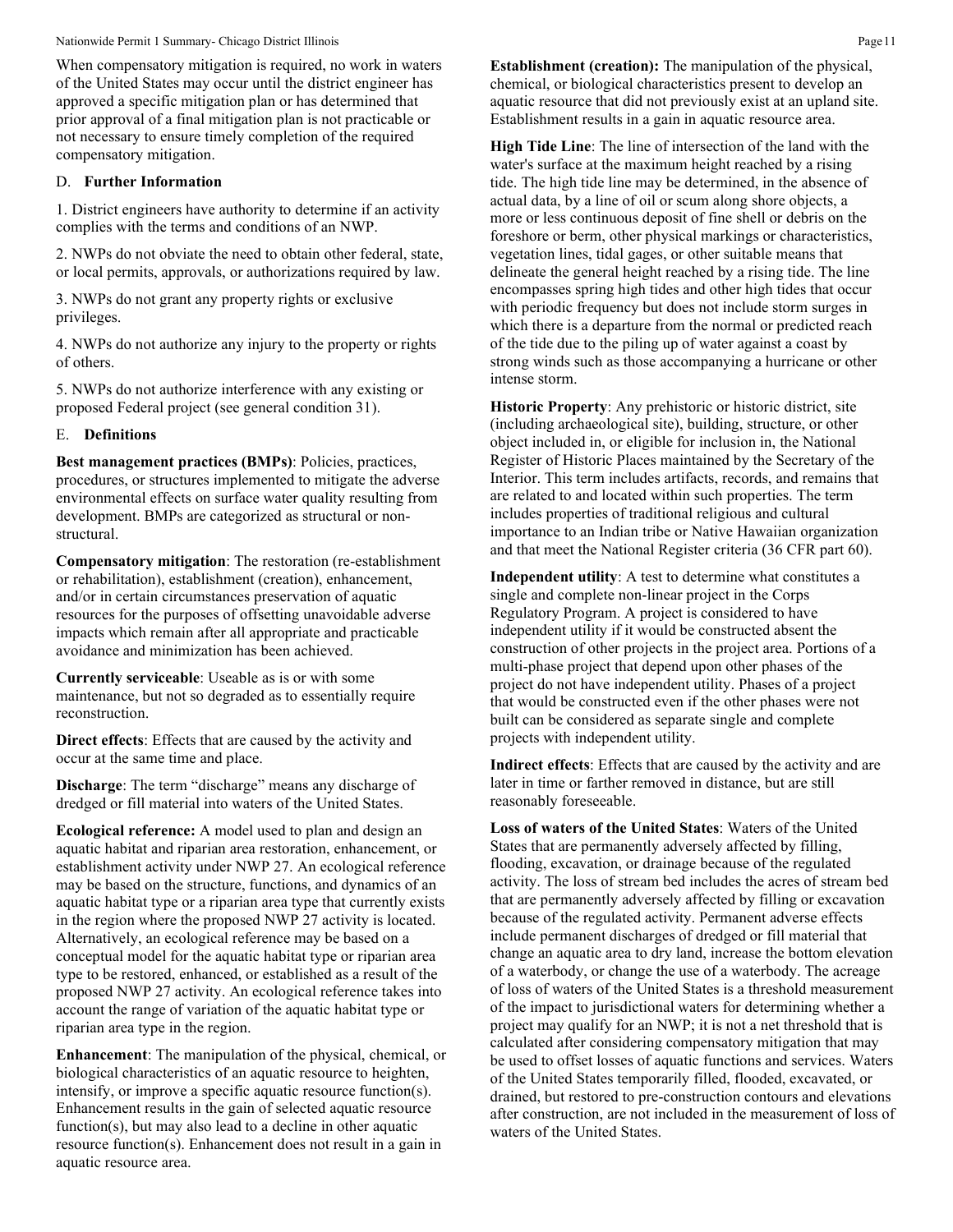#### Nationwide Permit 1 Summary- Chicago District Illinois **Page 12** Page 12

Impacts resulting from activities that do not require Department of the Army authorization, such as activities eligible for exemptions under section 404(f) of the Clean Water Act, are not considered when calculating the loss of waters of the United States.

**Navigable waters:** Waters subject to section 10 of the Rivers and Harbors Act of 1899. These waters are defined at 33 CFR part 329.

**Non-tidal wetland**: A non-tidal wetland is a wetland that is not subject to the ebb and flow of tidal waters. Non-tidal wetlands contiguous to tidal Start Printed Page 57394waters are located landward of the high tide line (i.e., spring high tide line).

**Open water**: For purposes of the NWPs, an open water is any area that in a year with normal patterns of precipitation has water flowing or standing above ground to the extent that an ordinary high water mark can be determined. Aquatic vegetation within the area of flowing or standing water is either non-emergent, sparse, or absent. Vegetated shallows are considered to be open waters. Examples of "open waters" include rivers, streams, lakes, and ponds.

**Ordinary High Water Mark**: The term ordinary high water mark means that line on the shore established by the fluctuations of water and indicated by physical characteristics such as a clear, natural line impressed on the bank, shelving, changes in the character of soil, destruction of terrestrial vegetation, the presence of litter and debris, or other appropriate means that consider the characteristics of the surrounding areas.

**Perennial stream**: A perennial stream has surface water flowing continuously year-round during a typical year.

**Practicable**: Available and capable of being done after taking into consideration cost, existing technology, and logistics in light of overall project purposes.

**Pre-construction notification:** A request submitted by the project proponent to the Corps for confirmation that a particular activity is authorized by nationwide permit. The request may be a permit application, letter, or similar document that includes information about the proposed work and its anticipated environmental effects. Pre-construction notification may be required by the terms and conditions of a nationwide permit, or by regional conditions. A preconstruction notification may be voluntarily submitted in cases where pre-construction notification is not required and the project proponent wants confirmation that the activity is authorized by nationwide permit.

**Preservation**: The removal of a threat to, or preventing the decline of, aquatic resources by an action in or near those aquatic resources. This term includes activities commonly associated with the protection and maintenance of aquatic resources through the implementation of appropriate legal and physical mechanisms. Preservation does not result in a gain of aquatic resource area or functions.

**Re-establishment**: The manipulation of the physical, chemical, or biological characteristics of a site with the goal of returning natural/historic functions to a former aquatic resource. Re-establishment results in rebuilding a former aquatic resource and results in a gain in aquatic resource area and functions.

**Rehabilitation**: The manipulation of the physical, chemical, or biological characteristics of a site with the goal of repairing natural/historic functions to a degraded aquatic resource. Rehabilitation results in a gain in aquatic resource function, but does not result in a gain in aquatic resource area.

**Restoration**: The manipulation of the physical, chemical, or biological characteristics of a site with the goal of returning natural/historic functions to a former or degraded aquatic resource. For the purpose of tracking net gains in aquatic resource area, restoration is divided into two categories: Reestablishment and rehabilitation.

**Riffle and pool complex**: Riffle and pool complexes are special aquatic sites under the 404(b)(1) Guidelines. Riffle and pool complexes sometimes characterize steep gradient sections of streams. Such stream sections are recognizable by their hydraulic characteristics. The rapid movement of water over a course substrate in riffles results in a rough flow, a turbulent surface, and high dissolved oxygen levels in the water. Pools are deeper areas associated with riffles. A slower stream velocity, a streaming flow, a smooth surface, and a finer substrate characterize pools.

**Riparian areas**: Riparian areas are lands next to streams, lakes, and estuarine-marine shorelines. Riparian areas are transitional between terrestrial and aquatic ecosystems, through which surface and subsurface hydrology connects riverine, lacustrine, estuarine, and marine waters with their adjacent wetlands, non-wetland waters, or uplands. Riparian areas provide a variety of ecological functions and services and help improve or maintain local water quality. (See general condition 23.)

**Shellfish seeding**: The placement of shellfish seed and/or suitable substrate to increase shellfish production. Shellfish seed consists of immature individual shellfish or individual shellfish attached to shells or shell fragments (i.e., spat on shell). Suitable substrate may consist of shellfish shells, shell fragments, or other appropriate materials placed into waters for shellfish habitat.

**Single and complete linear project:** A linear project is a project constructed for the purpose of getting people, goods, or services from a point of origin to a terminal point, which often involves multiple crossings of one or more waterbodies at separate and distant locations. The term "single and complete project" is defined as that portion of the total linear project proposed or accomplished by one owner/developer or partnership or other association of owners/developers that includes all crossings of a single water of the United States (i.e., a single waterbody) at a specific location. For linear projects crossing a single or multiple waterbodies several times at separate and distant locations, each crossing is considered a single and complete project for purposes of NWP authorization.